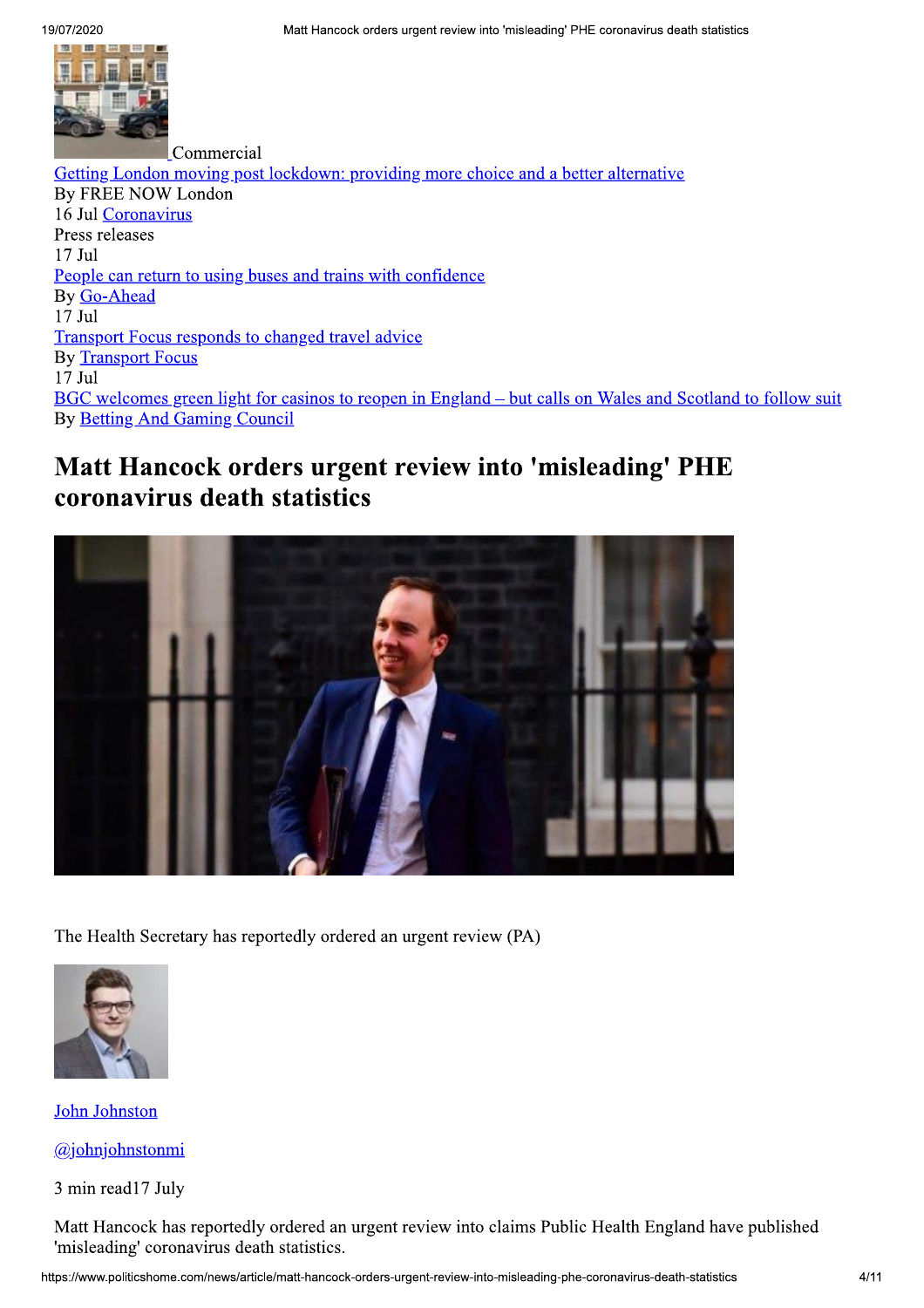Matt Hancock orders urgent review into 'misleading' PHE coronavirus death statistics

The Health Secretary has reportedly ordered a probe into how England's Covid-19 death toll is calculated after a leading statistician published new research suggesting there is a "flaw" in how PHE record fatalities.

It follows confirmation from PHE that deaths may have included those who had tested positive from the illness but later died from other causes.

The analysis carried out by Dr Yoon K Loke and Dr Carl Heneghan - which they caution has not been peer reviewed - appears to show that PHE and NHS labs simply check whether someone who has previously tested positive for Coronavirus has died, but do not consider the cause of death or the length of time elapsed since their test.

They wrote: "By this PHE definition, no one with COVID in England is allowed to recover from their illness.

Related



Boris Johnson promises 'independent inquiry' into Covid-19 response but says now is not the 'right moment'  $15$  Jul

"A patient who has tested positive, but successfully treated and discharged from hospital, will still be counted as a COVID death even if they had a heart attack or were run over by a bus three months later."

The pair said they had conducted the research due to concerns over the "relentless daily toll" in England compared to neighbouring regions where the number of deaths has begun to drop.

The Department of Health, which uses the PHE data for its announcements, have so far recorded 45,199 deaths from the illness, while the Office for National Statistics, which does not use the same counting method, have confirmed at least 50,698 deaths in England and Wales up to July 3.

But the academics highlighted that if the counting method is not changed it would mean all 290,000 people who have tested positive for coronavirus would eventually be added to the death toll, regardless of when and how they died.

According to the Evening Standard said the findings had triggered calls from the Health Secretary for an "urgent review" of the data.

A source told the paper: "We noticed that hospital deaths were falling but community deaths were up and wondered why.

"It turns out you could have been tested positive in February, recovered, then hit by a bus in July and you'd be recorded as a Covid death."

Speaking to the Daily Mail, Dr Loke said the statistics were "misleading" the public.

"The public are asking questions about why England is doing so badly, when actually the truth is that the healthcare professionals in NHS are doing a great job in ensuring thousands of Covid survivors. The statistics here are misleading the public," he said.

"Because of this major flaw in the statistics, and the fact that tens of thousands of older people are being monitored, there is going to be a very very long tail of daily deaths."

The Department of Health and Social Care have been contacted for comment.

Related

**Example 19** Boris Johnson promises 'independent inquiry' into Covid-19 response but says now is not the 'right moment' Boris Johnson promises 'independent inquiry' into Covid-19 response but says now is not the 'right moment'  $15$  Jul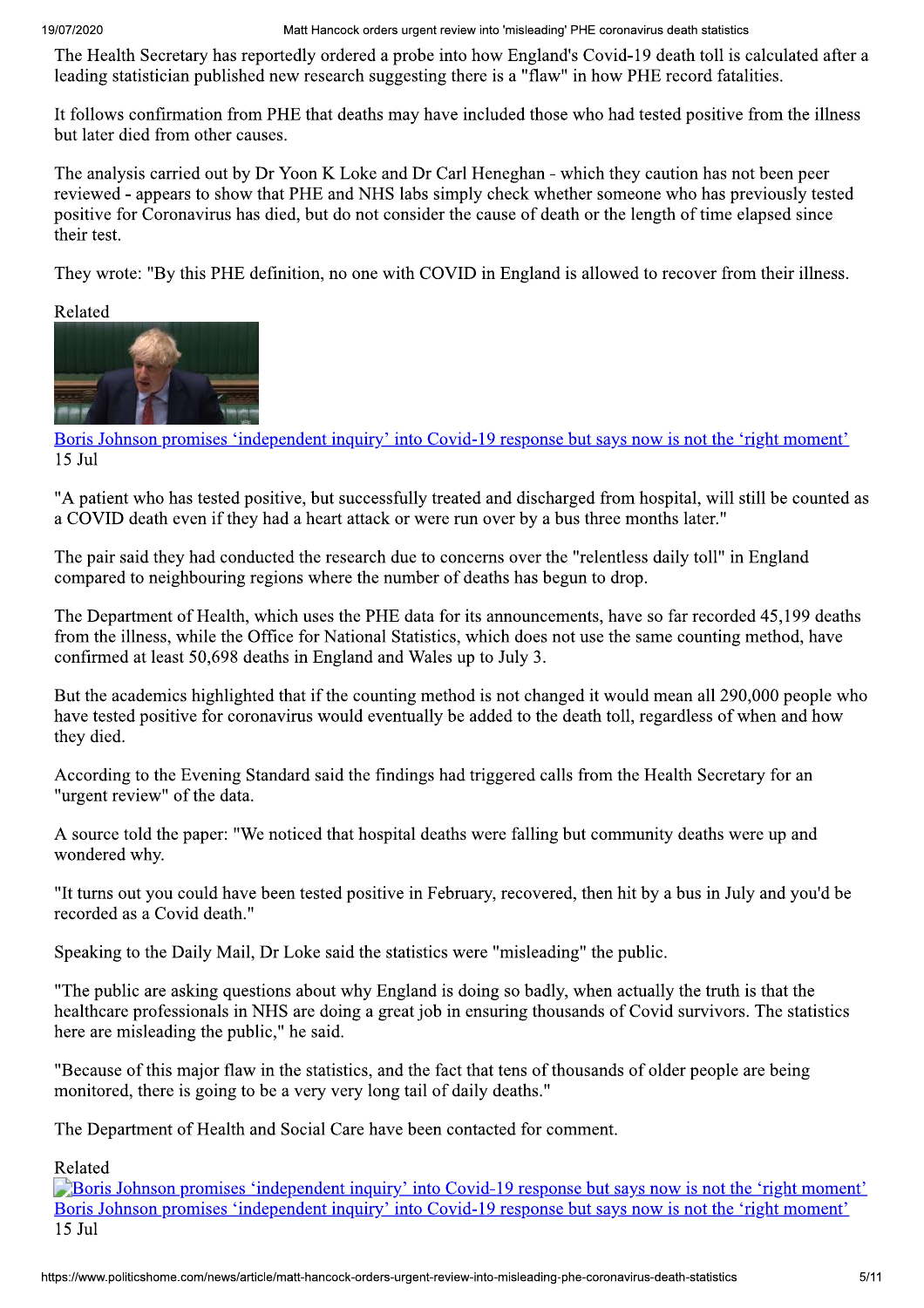Read the most recent article written by John Johnston - Boris Johnson hands councils power to order local lockdowns as he floats coronavirus 'normality' by Christmas

**Tags** 

Pandemic Matt Hancock Public Health England death figures

Categories

Coronavirus Health

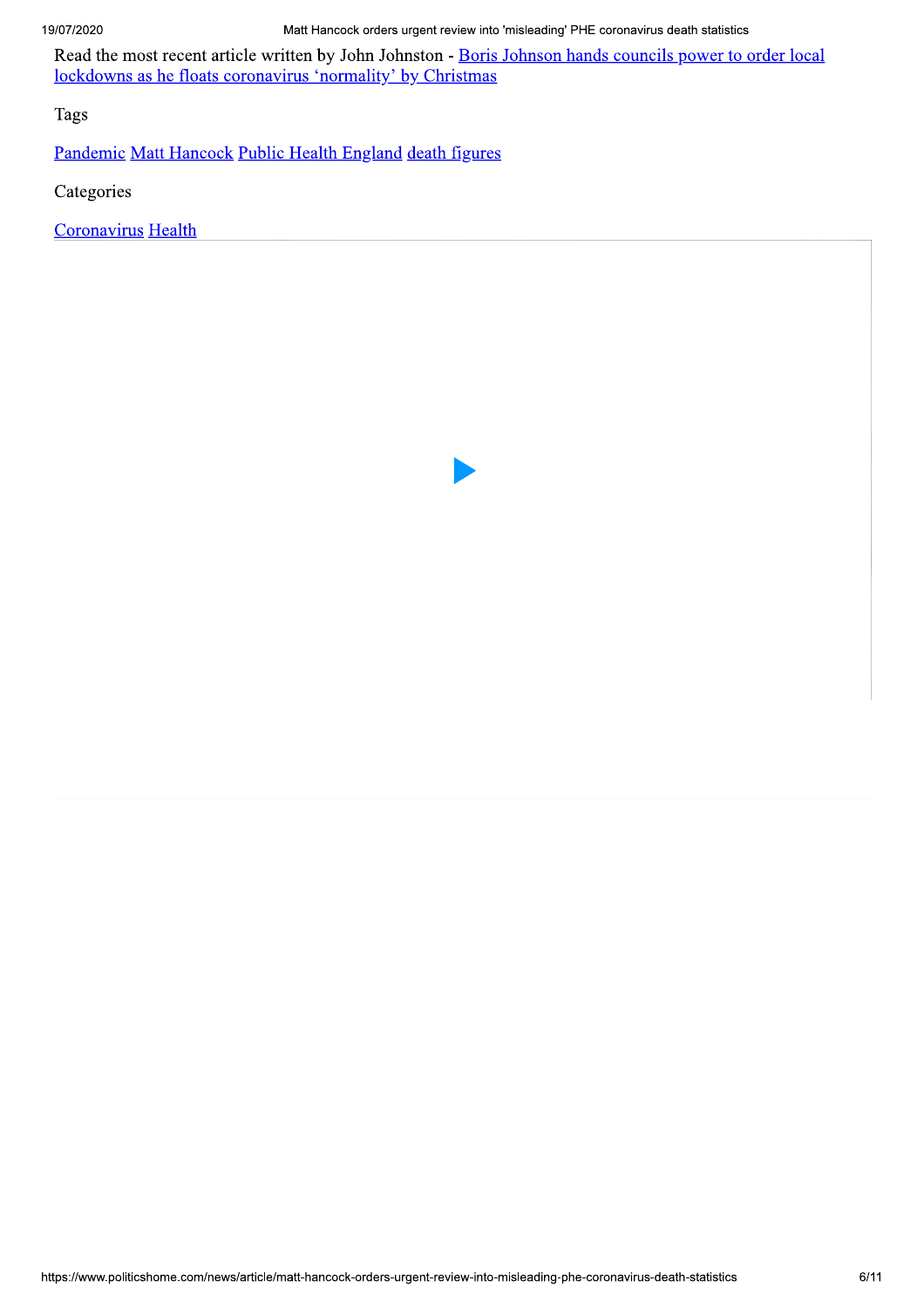# SPONSORED FINANCIAL CONTENT BY **DIANOMI**



Fund utilizes artificial intelligence to outperform the markets **World Markets** 



Dream Of Retiring Early? Discover **Expert Tips** Hargreaves Lansdown



Looking to Retire Soon? Benefit from These 99 Retirement Tips Fisher Investments UK



How Far Does £1 Million Go in Retirement? **Fisher Investments UK** 



Invest in the Cloud/Cybersecurity Revolution with this Fund **Rize ETF** 



3 Must-Watch Stocks for the 5G \$12.3 Trillion Boom **Exponential Investor** 



How to beat the Inheritance Tax trap Wealth Club Limited

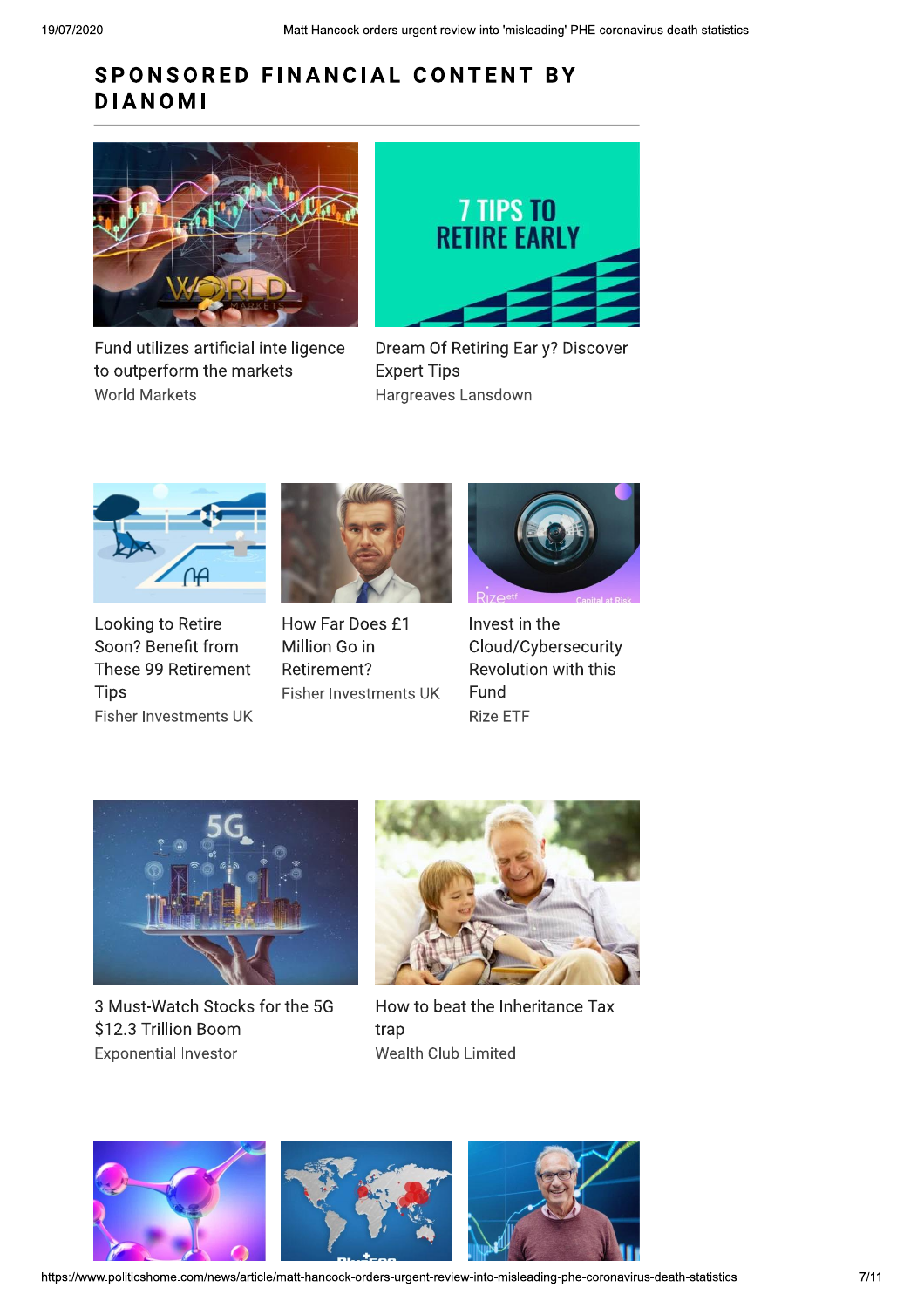Matt Hancock orders urgent review into 'misleading' PHE coronavirus death statistics

5 pharma stocks to watch during the COVID-19 pandemic eToro

React to market volatility. 80.5% of retail CFD accounts lose money. **Plus500** 

3 Years From Now, You'll Probably Wish You Grabbed These 3 **Stocks Exponential Investor** 

## Partner content



#### **NHS Parliamentary Awards**

The NHS Parliamentary Awards sponsored by Fujifilm are a chance for all MPs in England to celebrate the outstanding care they and their constituents receive.

Find out more

Read next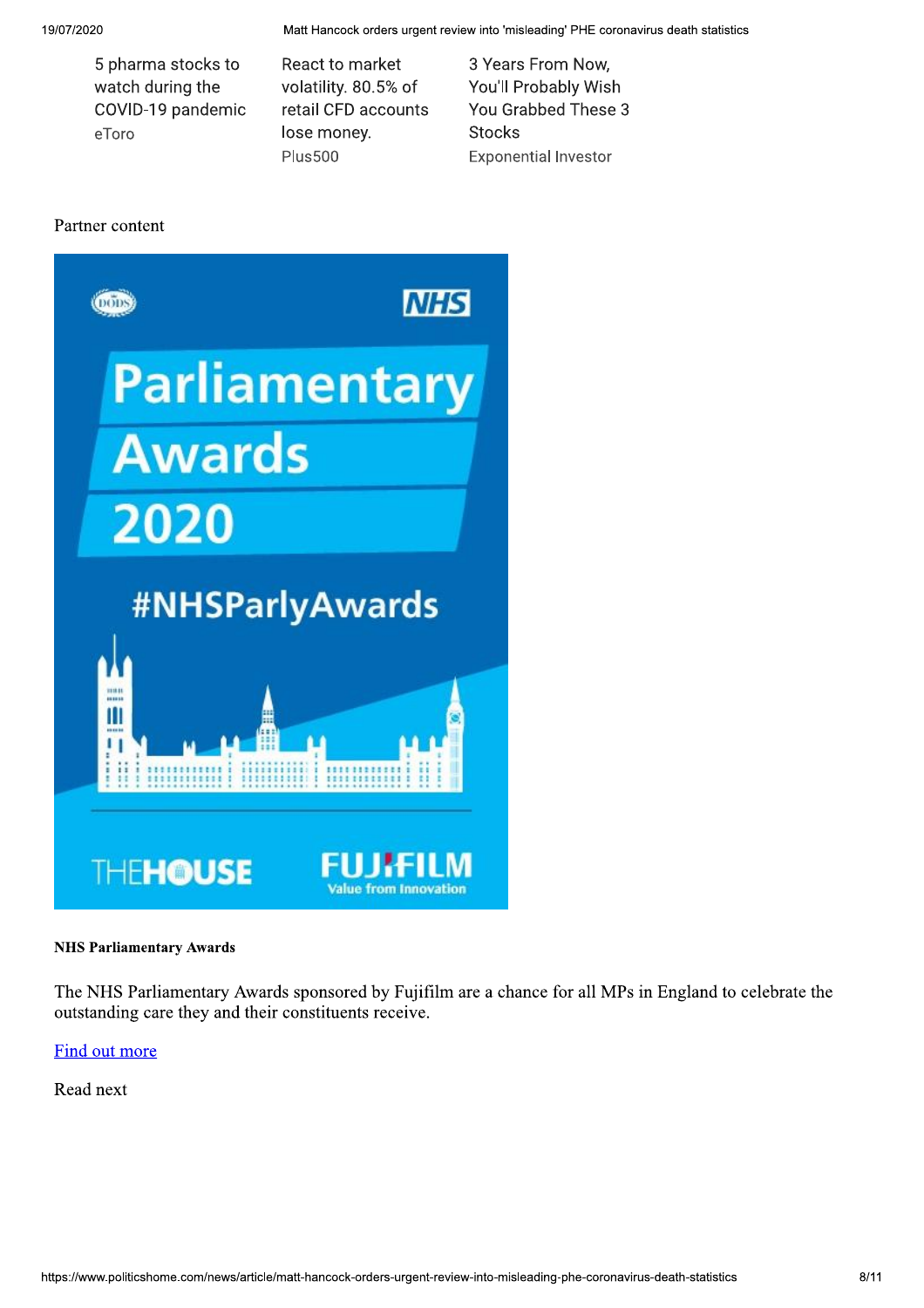

6 hr Coronavirus Dominic Raab accuses Russia of 'pariah-like behaviour' over alleged coronavirus vaccine theft

# **SPONSORED FINANCIAL** CONTENT



**How Far Does £1 Million Go in Retirement?** Fisher Investments UK



Which tax reliefs could reduce your Inheritance Tax bill? Wealth Club Limited



**Personal Retirement Calculator** Fisher Investments UK



3 Years From Now, **You'll Probably Wish** You Grabbed These 3 **Stocks Exponential Investor** 



Top 5 stocks to watch in Q<sub>3</sub> eToro

dianomi<sup>"</sup>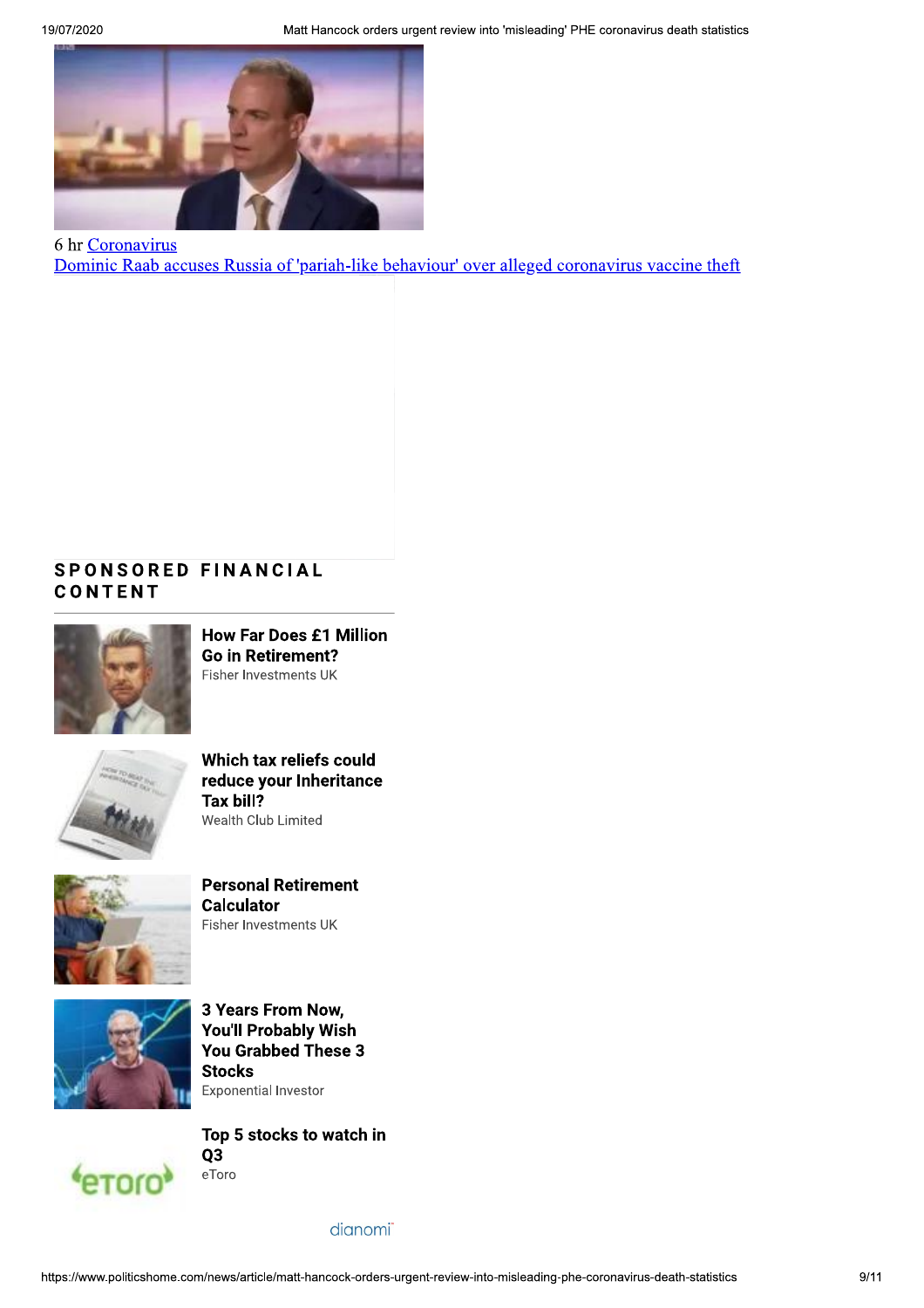19/07/2020

Read more All

| <b>Neau</b> more All                                                                                             |
|------------------------------------------------------------------------------------------------------------------|
| Coronavirus: Boris Johnson rules out second national lockdown comparing measure to 'nuclear deterrent'           |
| Coronavirus: Boris Johnson rules out second national lockdown comparing measure to 'nuclear deterrent'           |
| 19 Jul Coronavirus                                                                                               |
| <b>That a glance:</b> All the latest lockdown changes announced by Boris Johnson — including back-to-work rules, |
| council powers and the return of gigs                                                                            |
| At a glance: All the latest lockdown changes announced by Boris Johnson — including back-to-work rules,          |
| council powers and the return of gigs                                                                            |
| 17 Jul Coronavirus                                                                                               |
| <b>Boris Johnson hands councils power to order local lockdowns as he floats coronavirus 'normality' by</b>       |
| <b>Christmas</b>                                                                                                 |
| Boris Johnson hands councils power to order local lockdowns as he floats coronavirus 'normality' by Christmas    |
| 17 Jul Coronavirus                                                                                               |
| Boris Johnson denies split with science chief over back-to-work push and says it's 'not for government' to       |
| tell firms what to do                                                                                            |
| Boris Johnson denies split with science chief over back-to-work push and says it's 'not for government' to tell  |
| firms what to do                                                                                                 |
| 17 Jul Coronavirus                                                                                               |
| Coronavirus: Boris Johnson vows £3bn NHS funding boost to get NHS 'battle ready' for winter                      |
| Coronavirus: Boris Johnson vows £3bn NHS funding boost to get NHS 'battle ready' for winter                      |
| 17 Jul Coronavirus                                                                                               |
| Extend free childcare to one-year-olds to protect vulnerable from coronavirus fallout, ministers urged           |
| Extend free childcare to one-year-olds to protect vulnerable from coronavirus fallout, ministers urged           |
| 17 Jul Coronavirus                                                                                               |
| Coronavirus: Matt Hancock eases Leicester lockdown as schools and shops can re-open — but pubs and               |
| restaurants to stay shut                                                                                         |
| Coronavirus: Matt Hancock eases Leicester lockdown as schools and shops can re-open — but pubs and               |
| restaurants to stay shut                                                                                         |
| 16 Jul Coronavirus                                                                                               |
| Coronavirus outcome in the UK has 'not been good', chief scientific adviser says                                 |
| Coronavirus outcome in the UK has 'not been good', chief scientific adviser says                                 |
| 16 Jul Coronavirus                                                                                               |
| <b>Government suspends use of NHS coronavirus test kits over 'safety' issue</b>                                  |
| Government suspends use of NHS coronavirus test kits over 'safety' issue                                         |
| 16 Jul Coronavirus                                                                                               |
| Drive the                                                                                                        |
| political debate                                                                                                 |
| Are you looking to engage with the most influential people in UK politics?                                       |

Join our membership service today

Join now

Close Subscribe now for our FREE daily Breakfast Briefing Subscribe

Find out more about our events

PoliticsHome & The House Magazine organise a number of industry leading political events throughout the year.

**Find out more**